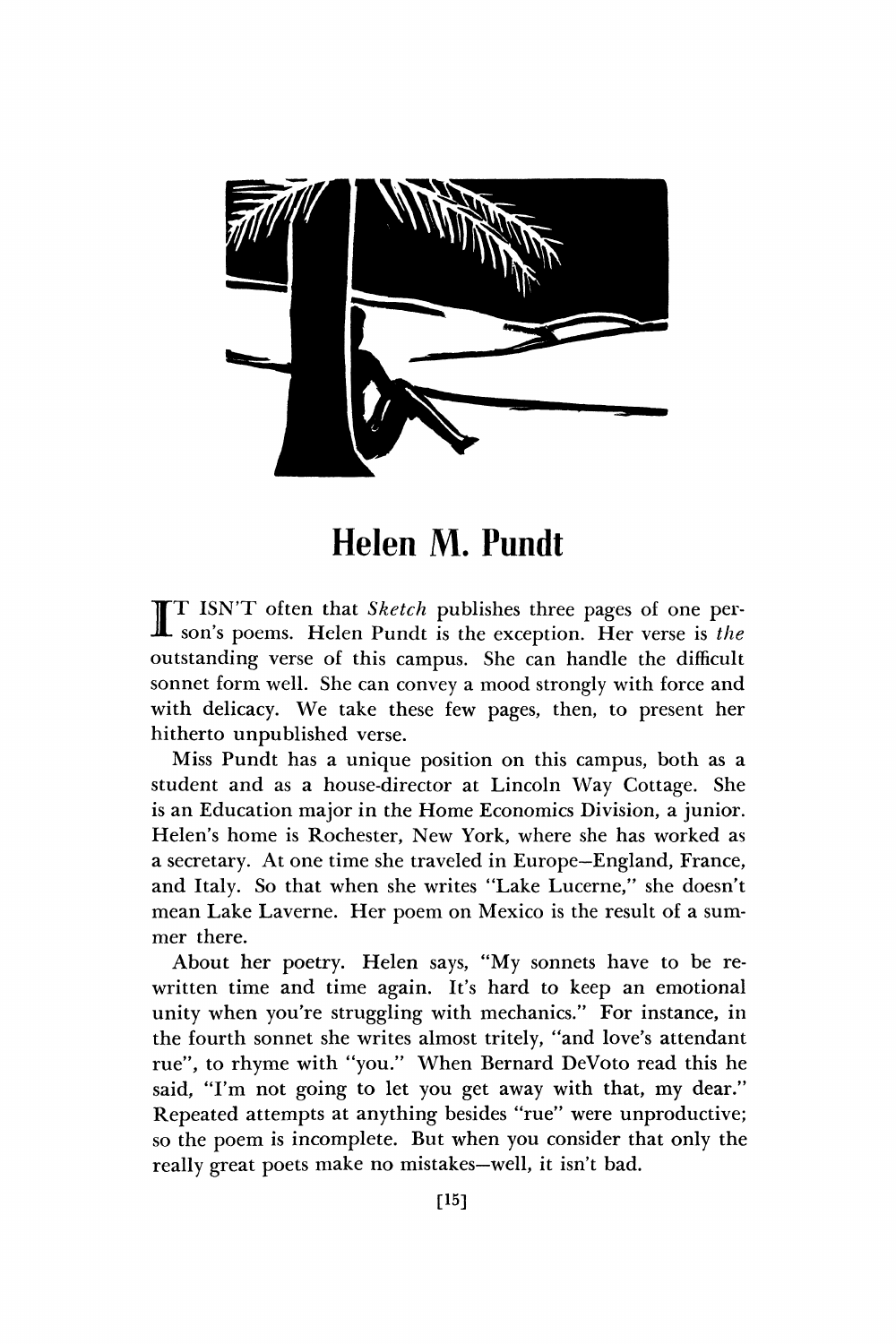# **1**

### NIGHT

Her shadow falls upon the eastern gate, And everything that breathes now holds its breath. Hushed for her whispered step, all things await The scent of dew-drenched fragrance cool as death. Her black hair undulates across the sky As from the west she gathers scarlet leaves Before she hangs her copper lamp on high And lights her candles under crystal sheaths.

This is the hour of prayer. See how her dress Falls down in purple ripples as she kneels. This is the hour when earth forgets distress And learns from night the deepened quiet that heals. But now the restless trees begin to sigh, And in the sibilant rushes young frogs cry.

## **2**

This restless fog that shifts about our years Cannot conceal the dead from him who seeks; Ever from quiet print some mind appears To challenge with the old the new conceits; Ever some spirit wakes upon the page, Unfettered, from the tomb-cloths of decay; There one may seek a friendship with the sage, The king, or poet of another day.

May I then hope that someone yet unborn, Emerged from Time at length, will seek me here\* And find me, though long since of substance shorn, In human good and earthly faults a peer? Here is my hand; then feel it, friend unknown, These narrow fingers cool upon your own.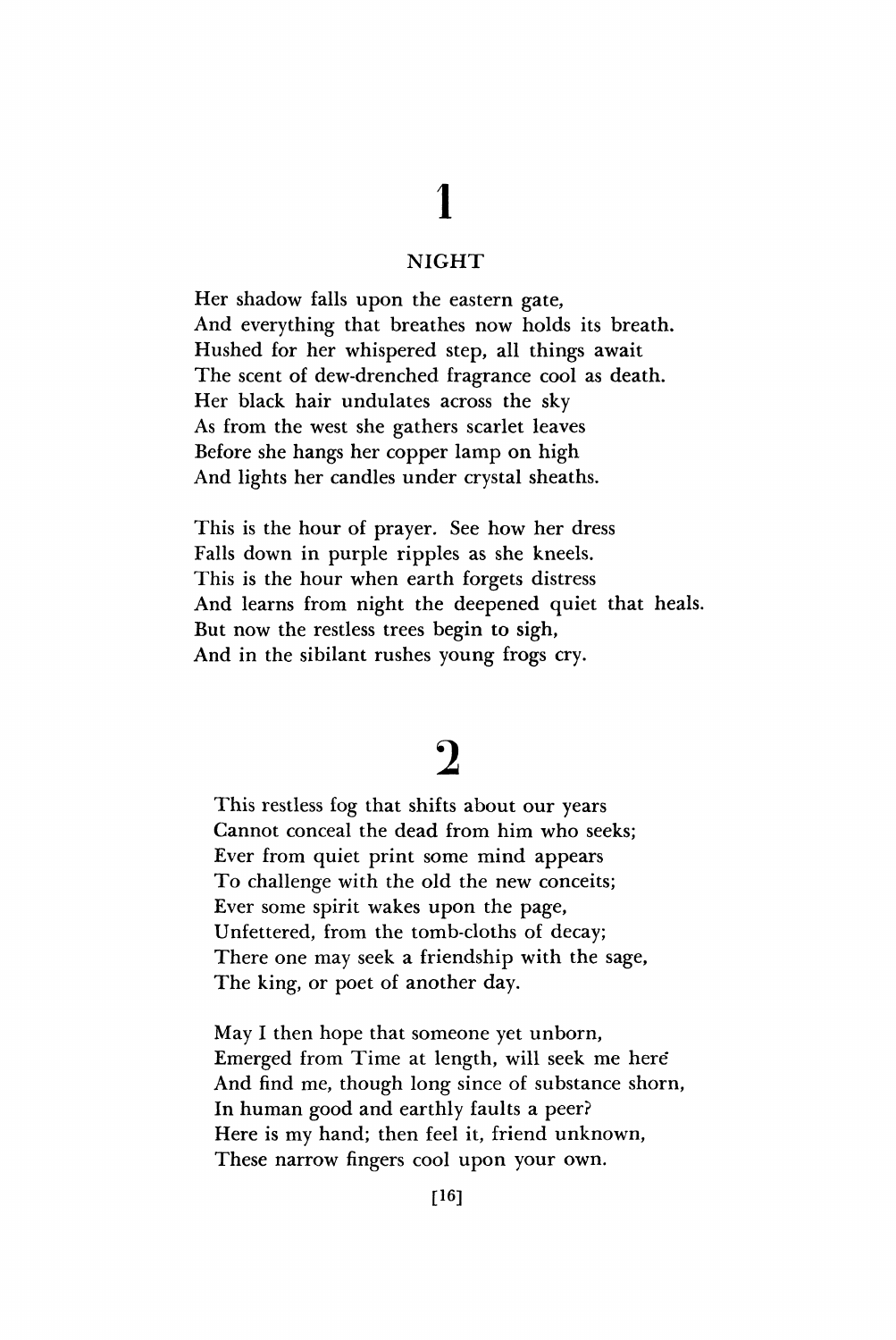### **3**

When this reluctant flesh forsakes its mold And by the laws of chemistry finds release, Crumbles against the earth's indifferent hold And brings the golden cycle to surcease,

Within that rich decay will there remain No vestige of this crying appetite? Can melted snow and equinoctial rain Wash from the moldered ash the shattered light?

Or will some part of me still ride the gale, Crash with the tide against a Scottish shore, Plunge through the naked trees in brittle hail, Or drift with snow against a lighted door?

What greed is this that will not let me be An unknown silence in eternity?

## **4**

You were the things I loved when first we met: The covered bridge that crosses Lake Lucerne, Long lights in blackened waters, pavements wet, The skyline of New York, a Wedgewood urn.

You were Onion on a frosty night, November fog and woodsmoke in the air, Beethoven's Fifth and wheedling gulls in flight, The lift of spring, the touch of new-washed hair.

You were these things I had and many more Until you left and took them all with you, Released me from the ever-binding store Of too much love and love's attendant rue.

Now I may set my feet upon the stone-Free and unburdened—empty and alone.